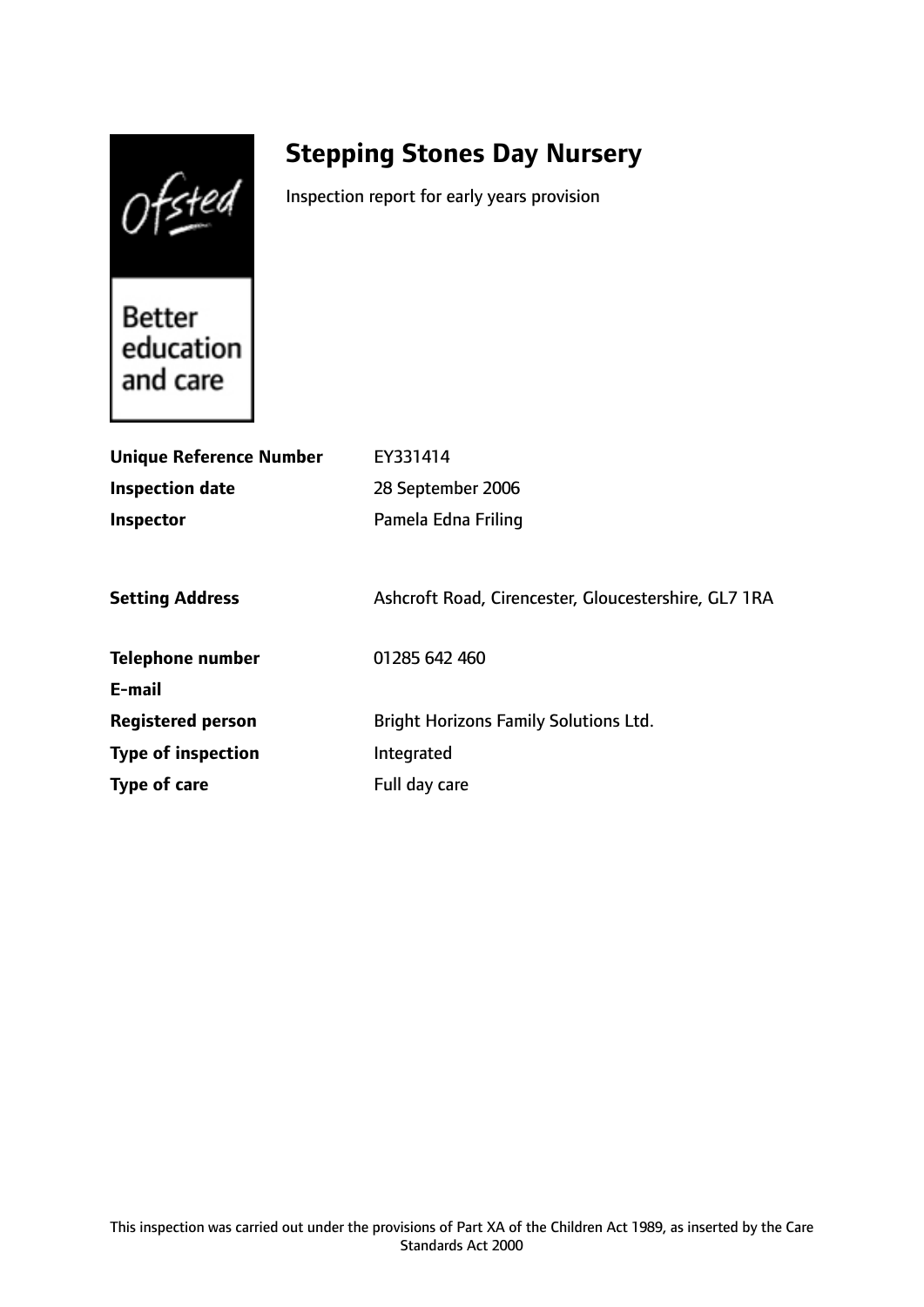# **ABOUT THIS INSPECTION**

The purpose of this inspection is to assure government, parents and the public of the quality of childcare and, if applicable, of nursery education. The inspection was carried out under Part XA Children Act 1989 asintroduced by the Care Standards Act 2000 and, where nursery education is provided, under Schedule 26 of the School Standards and Framework Act 1998.

This report details the main strengths and any areas for improvement identified during the inspection. The judgements included in the report are made in relation to the outcomes for children set out in the Children Act 2004; the National Standards for under 8s day care and childminding; and, where nursery education is provided, the *Curriculum guidance for the foundation stage.*

The report includes information on any complaints about the childcare provision which Ofsted has received since the last inspection or registration or 1 April 2004 whichever is the later.

## **The key inspection judgements and what they mean**

*Outstanding: this aspect of the provision is of exceptionally high quality Good: this aspect of the provision is strong Satisfactory: this aspect of the provision is sound Inadequate: this aspect of the provision is not good enough*

For more information about early years inspections, please see the booklet *Are you ready for your inspection?* which is available from Ofsted's website: *www.ofsted.gov.uk.*

## **THE QUALITY AND STANDARDS OF THE CARE AND NURSERY EDUCATION**

On the basis of the evidence collected on this inspection:

The quality and standards of the care are satisfactory. The registered person meets the National Standards for under 8s day care and childminding.

The quality and standards of the nursery education are satisfactory.

## **WHAT SORT OF SETTING IS IT?**

Stepping Stones Day Nursery is owned by Bright Horizons Family Solutions Limited. The nursery was first registered in 1995 and became part of the Bright Horizons Family Solutions Limited group of nurseries in 2006. The nursery operates in detached premises in the centre of Cirencester and children attend from the town and surrounding villages. A maximum of 78 children may attend the nursery at any one time. There are currently 49 children on roll. This number includes 15 children in receipt of funding for nursery education. Children attend for a variety of sessions. The nursery is open each weekday from 08:00 to 18:00 for 51 weeks of the year. All children share access to a secure enclosed outdoor play area. The nursery has experience of caring for children with special needs. The nursery employs 22 staff, 11 of whom, including the manager, hold appropriate early years qualifications. Four staff are working towards a recognised early year's qualification. The nursery receives support from the Local Authority.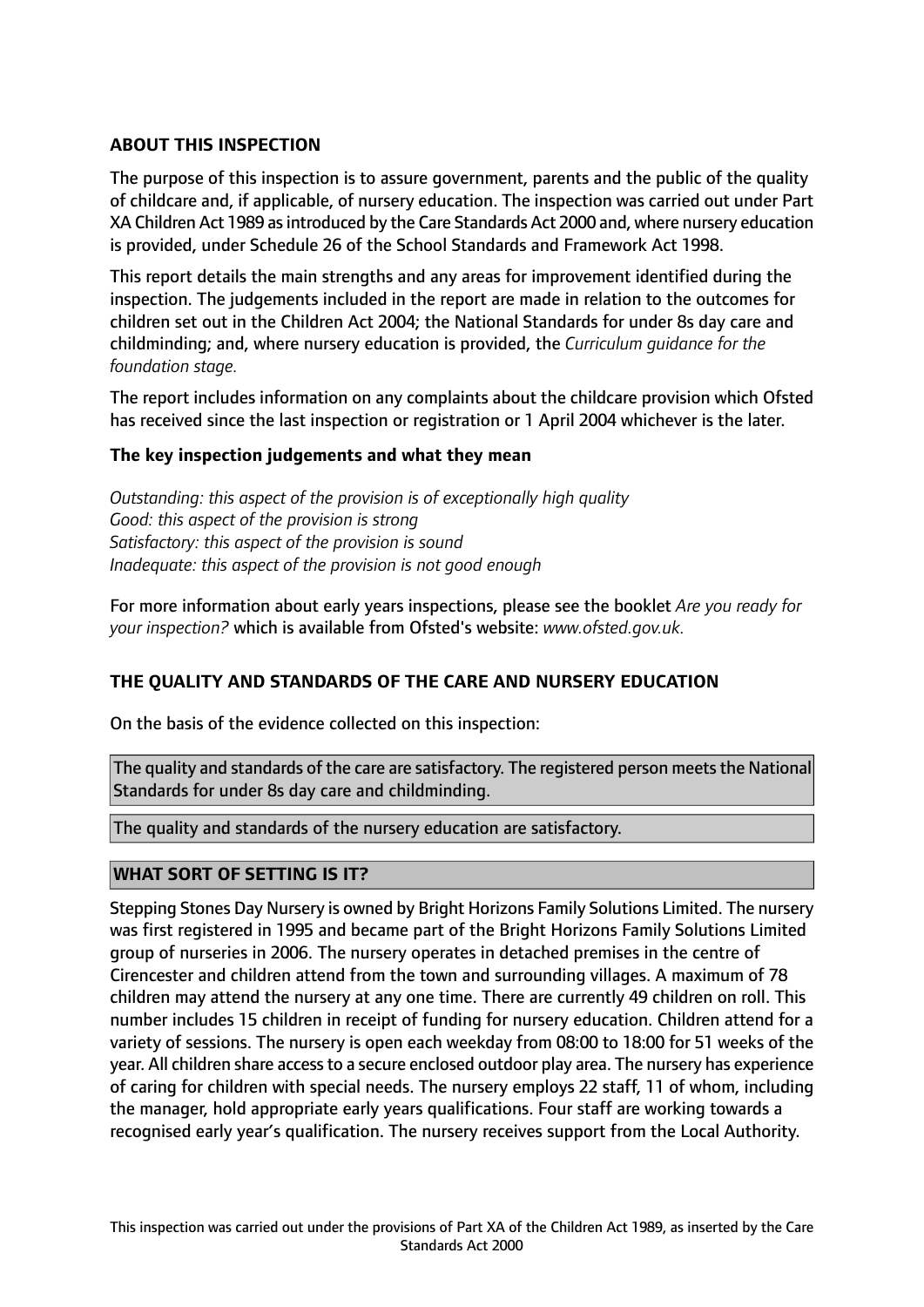# **THE EFFECTIVENESS OF THE PROVISION**

# **Helping children to be healthy**

The provision is satisfactory.

Children benefit from effective procedures and practices for meeting their individual physical and nutritional needs. Children take part in a varied range of activities which enable them to learn about good health and encourage them to take responsibility for their own personal hygiene. Tissues are easily available for the children to use independently with even the youngest toddlers blowing their own noses and disposing of the tissue appropriately. The staff support all children well in their quest for independent personal care. For example, staff form good role models as they wash their hands with the babies and young children following nappy changing. Older children are able to describe why they should wash their hands 'to get rid of dirt before we eat'.

Children of all ages develop their physical skills daily in both the indoor play rooms and the outdoor playground. They have daily opportunities to develop their running, jumping, pedalling and pushing skills. However, at present, planning for development of children's individual physical skills is limited. Younger and less confident children are supported effectively to join in activities at their own level and explore methods of moving. For example, less confident children are supported as they learn to slide down the pole from the climbing frame. The Birth to three matters framework has been introduced to extend adult understanding of individual children's stage of development.

Children's individual dietary and feeding needs are addressed well through discussion with parents. Staff show good understanding of special diets and the issues involved in catering for individual needs and preferences. Colourful individual placemats are used to ensure staff are aware of special dietary needs and preferences. However, these mats are not consistently used by all rooms for all snacks and meals. Children benefit from the balanced main meal menu, with local suppliers used for fresh meat, fish and produce. Children are encouraged to eat a range of fresh fruit and vegetables at most snack and meal times. However, healthy options are not consistently available at each snack time to allow children a choice or to encourage discussion of healthy items. Children have access to drinks of water at all times, with even the youngest toddlers able to reach the jug to pour their own drinks. Children's health is well promoted through clear routines for administration of medication and first aid. A clear policy for the exclusion of children with illness protects the health of all. Records contain clear detail and all required signatures.

## **Protecting children from harm or neglect and helping them stay safe**

The provision is good.

Children are cared for within an environment which is both safe and secure. Risk of accidental injury is minimised by the thorough and well documented risk assessment of potential hazards within the playrooms and outdoor area. Staff are well deployed to support children and are vigilant in their approach to safety and supervision. The nursery premises are secure with effective coded entry systems to ensure only permitted adults enter the building.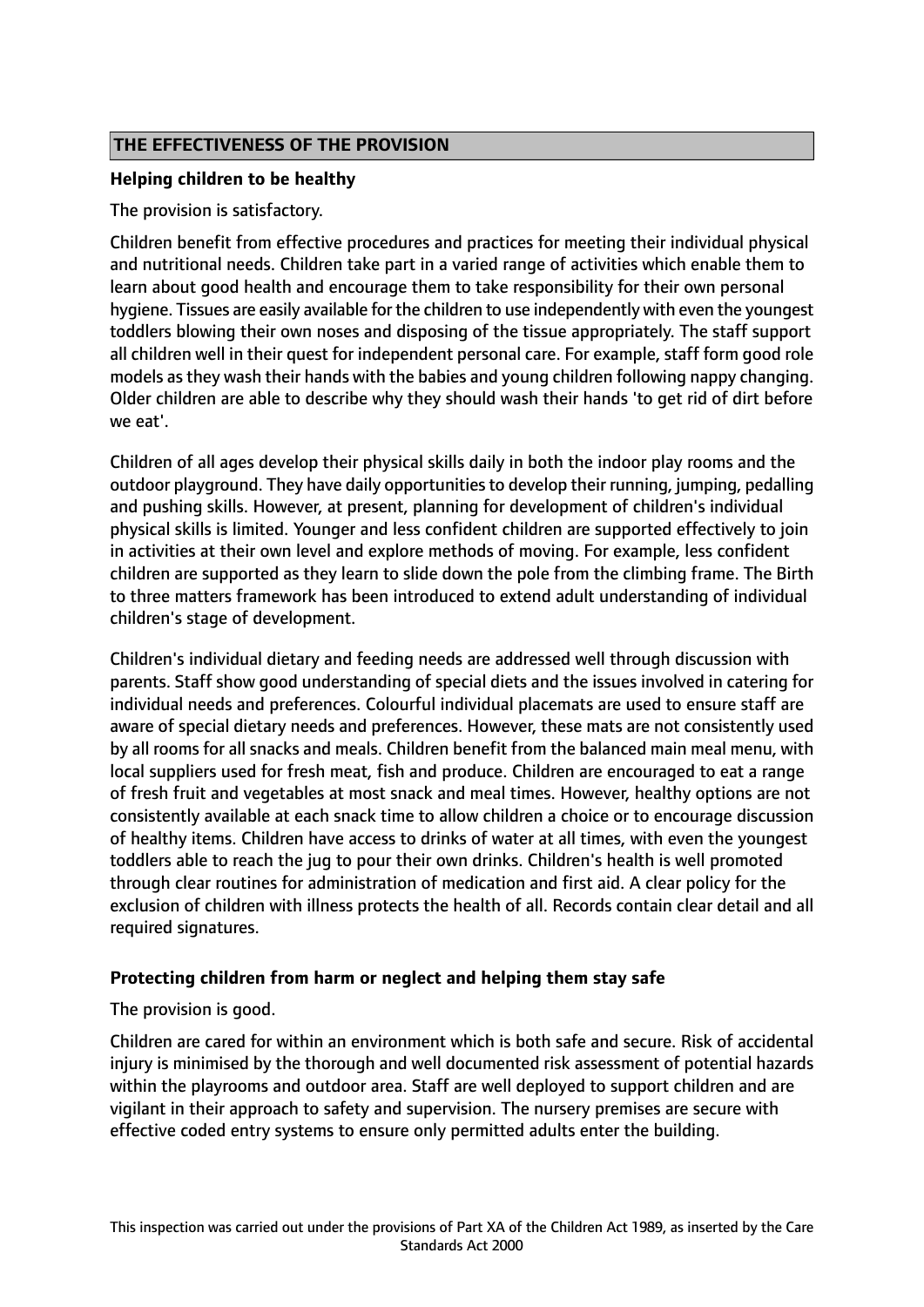Children have a good awareness of safety issues and are learning about keeping themselves safe. Vigilant supervision and clear explanation extends young children's understanding of safety issues. For example, older children know how to stay safe when playing outside, recognising when it issafe to slide or jump from the climbing frame. Furniture and play resources are of very good quality. Children of all ages develop good independence as they access resources freely for themselves. These are stored invitingly on low shelves and in clear boxes to aid individual choice. Some children's pictures and paintings are attractively displayed around the rooms. However, at present, display boards are high and the youngest children have difficulty seeing displayed items. Staff compensate for this with a few low level photographs of the children engaged in activities.

Children's welfare is safeguarded and promoted through staff knowledge and understanding of child protection issues and rigorous company policy documents detailing procedures. Robust staff clearance procedures ensure children are cared for by suitable adults.

## **Helping children achieve well and enjoy what they do**

The provision is satisfactory.

Children of all ages enjoy their time at nursery and are supported well by the staff as they play and learn. Children arrive with enthusiasm and quickly settle to their chosen activity. They are relaxed in the company of the attentive staff. Children are encouraged to express themselves through careful staff questioning and genuine interest in individual conversation. Children benefit from a new key worker system that allows them to form a secure relationship with a member of staff who is responsible for their care and wellbeing. A new developmental and educational monitoring system, still in its infancy throughout the nursery, will utilise staff observations and assessments as a basis for planning for individual children. When fully implemented the system will encourage all children to build on what they already know and can do and demonstrate close links with both the Foundation Stage of learning and the Birth to three matters framework.

As a result of the sensitive care offered, children are happy, secure and confident. Children are very independent. They make choices from all available resources and activities, take care of their personal care needs and assist with daily routines. Low-level storage of toys encourages self-reliance. Children, from the youngest babies to the pre-school children, enjoy opportunities to be independently creative as they paint, glue and stick, sing and take part in role-play scenarios. Babies are encouraged to explore their environment, look at themselves in mirrors and discover the contents of interesting treasure baskets. Toddlers explore how high they can build towers of blocks, practise domestic skills as they change nappies on dolls and prepare and serve pretend food.

#### Nursery Education

The quality of teaching and children's learning is satisfactory. Children benefit from the staff's childcare experience and their satisfactory understanding of how children learn. Staff interaction and questioning encourage children to think and solve problems as they take part in both self-initiated and adult-led play activities. Staff observe and assess children as they play and learn. These observational notes and assessments, recently introduced and not yet fully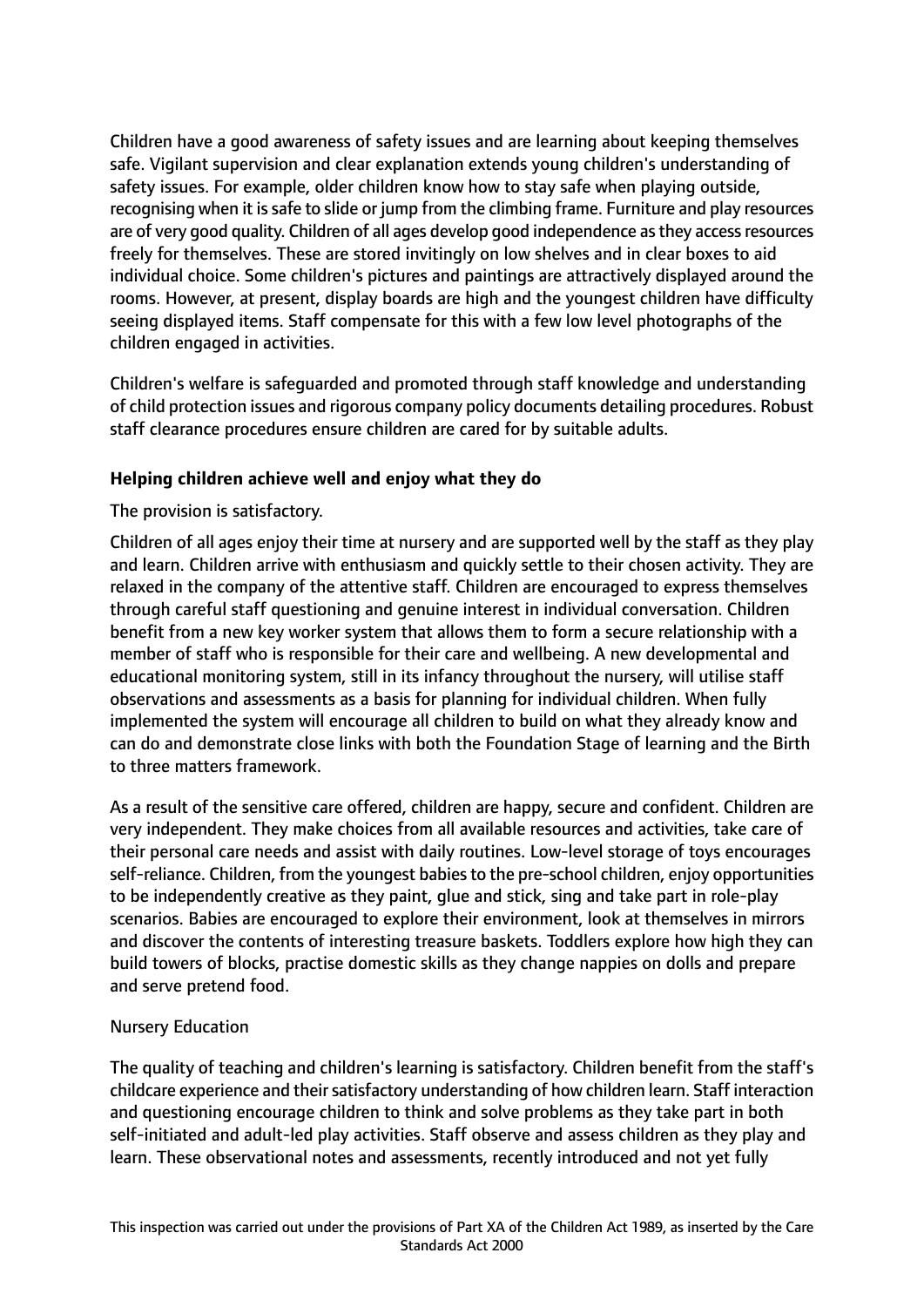implemented in the nursery, will be used to inform future plans and set targets for individual children's next stage of learning.

Children are very interested and motivated. At registration and circle times, they answer their names confidently and wait quietly for their turn to give their news. For example, a child excitedly informed the group 'do you know I had a spider in my bedroom last night'. Children develop good relationships with staff and other children in the group. They learn to co-operate, share and work well together. For example, children take turns and share well during use of the computer and during role play. Children enjoy a sense of completion as they are allowed to finish activities to their satisfaction before being encouraged to move to the next item in the daily routine. Children are encouraged to be independent in their personal care and activity choices. They find their own aprons for art work and assist competently in wiping tables prior to snack time. They show good levels of concentration. For example, children spend a significant length of time completing their paintings and listen well to group stories.

Children are developing confident communication skills. Most are happy to talk in large and small groups, to familiar adults. They use language effectively to organise their play as they take on roles during imaginative play scenarios. For example, declaring 'come on we are going to the cinema' as four children settle them selves on the sofa to watch an imaginary film. Staff effectively extend children's ideas as they enquire as to which film the children are watching. Children benefit from opportunities to enjoy books, make marks, paint, draw and crayon. However, low-level labelling and text within the room islimited and children are not encouraged to use their developing mark making skills in a meaningful way throughout the play areas. For example, writing materials are not provided in all activity areas within the room to encourage children to record their observations, to make lists or to name their own work. Children demonstrate an interest in numbers and counting asthey use the manipulative and mathematics centre. Children compare shapes as they complete a wide variety of jigsaws. They demonstrate a good appreciation of positional language as they describe the position as they move the cursor on the computer screen.

Children enjoy exploring and investigating many different media as they mix their own paint colours. They show understanding of the world asthey describe 'the moon is making a reflection' in response to a story and 'my deer has antlers' as paintings are produced. Children investigate the properties of vegetables as they go to the shop to buy them and on their return take the opportunity to both taste and draw them. Children use technology confidently to support their learning. They engage well in imaginative play based on both their first hand and imaginary experiences. For example 'cooking', 'washing up' and 'sunbathing on the beach' in addition to trips to the 'cinema' and the 'ball'. Children assign roles as they organise their play. For example, assigning the role of the 'handsome prince' to the inspector observing the play. Children safely and competently use a range of tools and equipment, for example pencils, scissors, glue sticks and play dough tools.

## **Helping children make a positive contribution**

The provision is satisfactory.

Partnership with parents is satisfactory. Company policies, operating procedures, child development and education information is shared with parents to ensure they are fully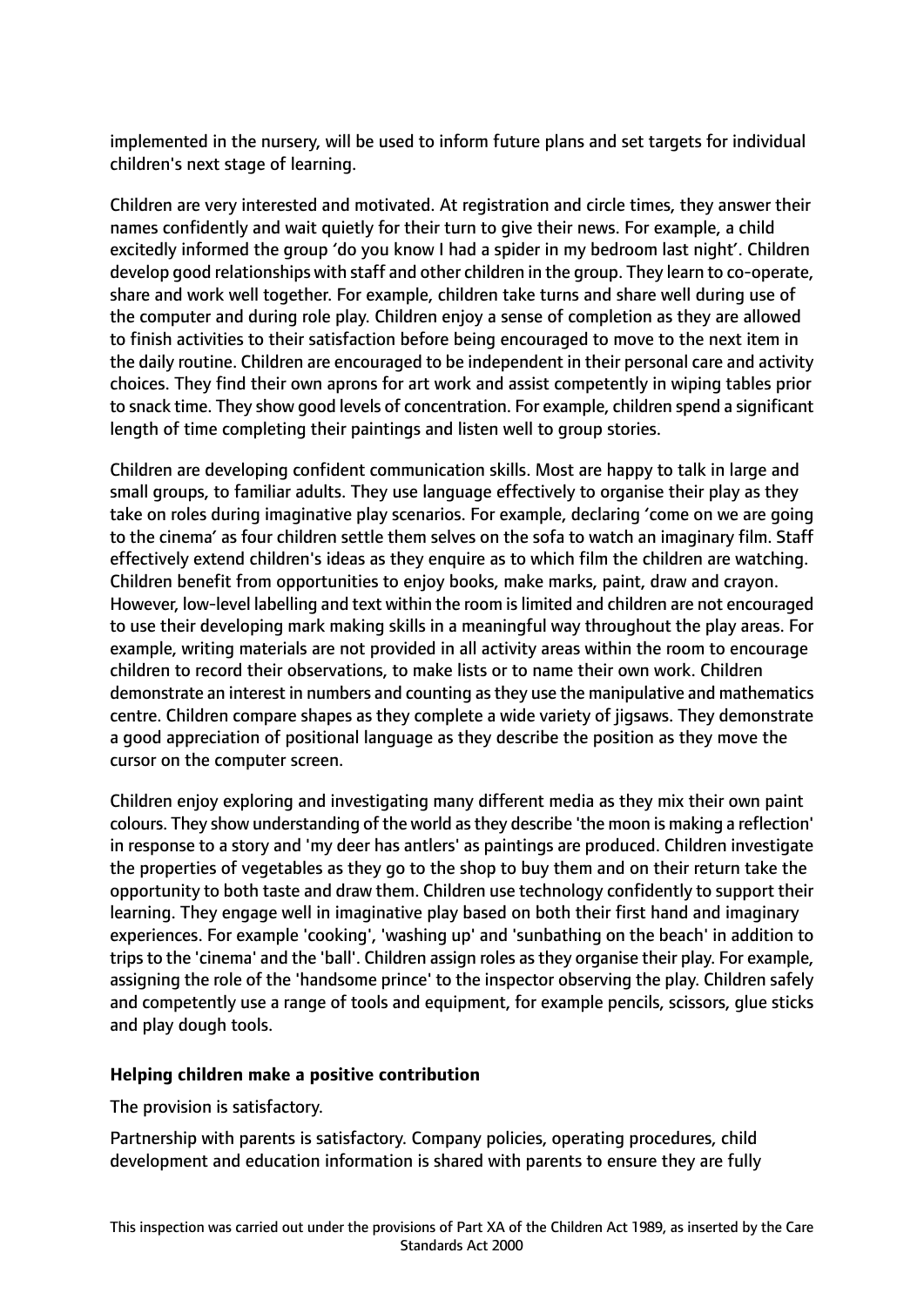conversant with how their child will be cared for and taught. Young children sleep and eat according to their individual daily routine following consultation with their parents. Information is exchanged effectively to establish a process of shared care for children of all ages. Information regarding the child's day at nursery is shared with the parents of babies and toddlers via a daily diary giving information on food, drink, sleep, nappy changes and enjoyed activities. At present, information on individual development and educational progress is limited. Individual child profile folders, containing progress records and linked to the Birth to three matters framework or the Foundation stage of learning, do not yet contain any information. When implemented these folders will, in addition to containing progress records, provide parents with photographic evidence, written observations of their child at play and examples of their child's work. Some information is displayed regarding activities within each area of the nursery.

Children behave well and are co-operative with both staff and each other. Staff form calm role models for the children. Older children are able to discuss the boundaries for acceptable behaviour and offer explanation as to why some behaviour is inappropriate. Children are developing confidence and self-esteem through regular praise and recognition of effort. Spiritual, moral, social and cultural development is fostered. Children have use of good books and resources reflecting culture, race and disability. They share well and are encouraged to be kind and thoughtful to others. Children show kindness and consideration for each other asthey collect tissues for their friends, pour each other drinks and assist with painting aprons. Children beam with pride as they are praised for being kind, helpful and thoughtful to others and when friends show interest in their art work.

There are clear company policies for identification and assessment of children with individual special needs. However, support for children with individual special needs is limited. At present, the nursery does not have a designated member of staff with specific training in, or responsibility for, encouraging staff awareness of the identification and assessment of children with special needs.

## **Organisation**

The organisation is satisfactory.

Leadership and management of the nursery is satisfactory. There is a clear vision for the future development of the nursery based on detailed company operating procedures and experience with their other nurseries. Staff show motivation and a willingness to move forward with company methods. The provision of new resources, equipment and play items has enabled the rearrangement of the play rooms into designated learning centres linked to the Foundation Stage curriculum areas. The rearrangement of the play areas has contributed to the level of independent choice available to children of all ages with all resources low level and independently accessible. However, play rooms and learning centres are not labelled effectively to allow children to experience a variety of text. Children are encouraged in their developing mark making skills through provision of a range of interesting writing materials in a designated writing area. However, materials are not provided in other learning areas for children to record their observations or make marks representing their name on any work. The educational programme provides a wide range of experiences to enable children to make sound progress towards the early learning goals. New systems for activity planning, based on observation of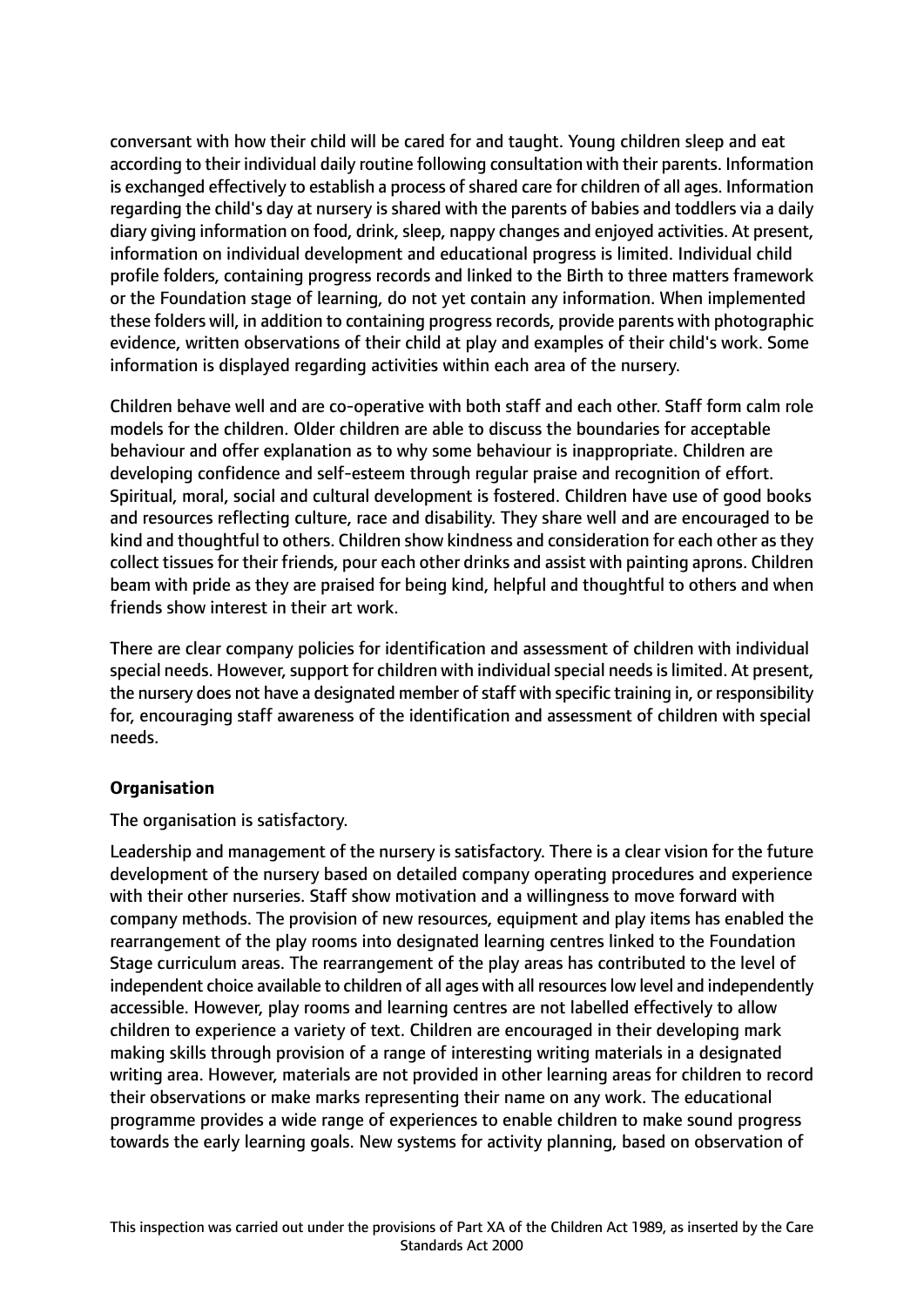children as they play, have recently been introduced throughout the nursery. Staff have yet to consolidate their understanding of the new system and to use their detailed observations effectively to plan for individual children's next stage of learning and development. At present the nursery does not have a member of staff with training in the support of children with special needs. Children gain experience of the local environment through expeditions to the local park and shops. Links to local schools and groups are still to be forged.

The children settle well to familiar surroundings and show good understanding of well-established daily routines. Their individual dietary needs are met. However, snack foods do not consistently promote healthy eating or allow for individual choice. Children's welfare is promoted through the well-organised recording systems and written operating procedures which meet the requirements of registration. Robust systems are in place to ensure staff are appropriately qualified and cleared for work with the children. Regular staff meetings ensure all staff are able to contribute to nursery planning and development. Staff induction is effective with ongoing training needs, career and personal progression routes highlighted. Training opportunities are offered to all staff to extend their understanding of the needs of the range of children attending the nursery. Input is welcomed from company representatives and from the Local Authority to improve and refine methods employed in the care and education of the children. The setting meets the needs of the range of children for whom it provides.

## **Improvements since the last inspection**

Not applicable.

## **Complaints since the last inspection**

Since registration there have been no complaints made to Ofsted that required the provider or Ofsted to take any action in order to meet the National Standards.

The provider is required to keep a record of complaints made by parents, which they can see on request. The complaints record may contain complaints other than those made to Ofsted.

## **THE QUALITY AND STANDARDS OF THE CARE AND NURSERY EDUCATION**

On the basis of the evidence collected on this inspection:

The quality and standards of the care are satisfactory. The registered person meets the National Standards for under 8s day care and childminding.

The quality and standards of the nursery education are satisfactory.

#### **WHAT MUST BE DONE TO SECURE FUTURE IMPROVEMENT?**

#### **The quality and standards of the care**

To improve the quality and standards of care further the registered person should take account of the following recommendation(s):